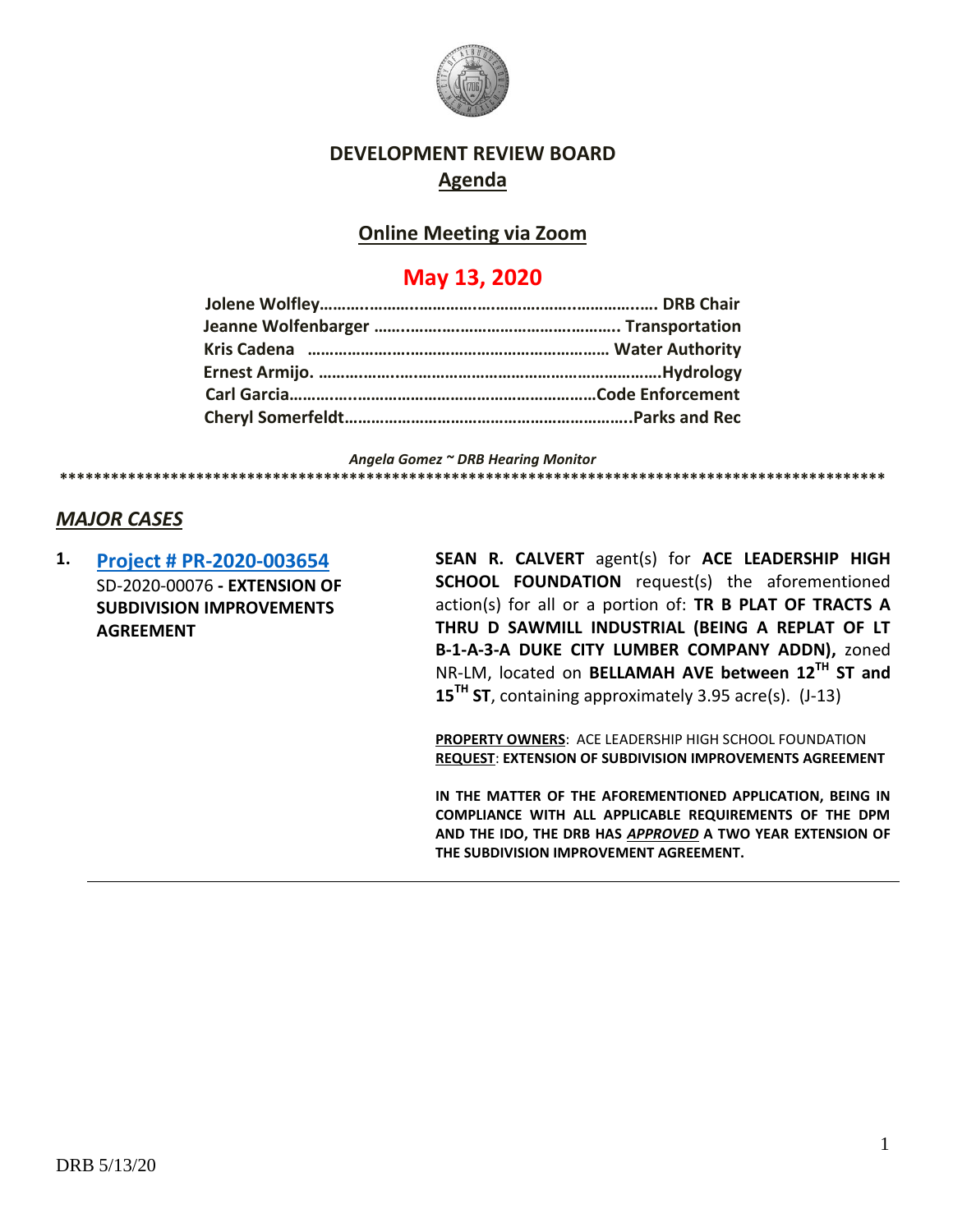| 2. | Project # PR-2020 003552             | <b>CONSENSUS PLANNING INC. agent(s) for TITAN JOURNAL</b>                                                                                                                                                                                                                                                                                                                                                                                                                                 |
|----|--------------------------------------|-------------------------------------------------------------------------------------------------------------------------------------------------------------------------------------------------------------------------------------------------------------------------------------------------------------------------------------------------------------------------------------------------------------------------------------------------------------------------------------------|
|    | SI-2020-003552 - SITE PLAN (deferred | <b>CENTER LAND, LLC</b> request(s) the aforementioned action(s)                                                                                                                                                                                                                                                                                                                                                                                                                           |
|    | from 4/29/20)                        | for all or a portion of: TRACT 2A-2A-2B-1-A PLAT OF                                                                                                                                                                                                                                                                                                                                                                                                                                       |
|    | SD-2020-00080 - PRELIMINARY/FINAL    | TR 2A-2A-2B-1-A, JOURNAL CENTER SUBDIVISION zoned                                                                                                                                                                                                                                                                                                                                                                                                                                         |
|    | <b>PLAT</b>                          | MX-M, located at 7800 HEADLINE BLVD NE located                                                                                                                                                                                                                                                                                                                                                                                                                                            |
|    |                                      | between JEFFERSON ST and LANG AVE NE, containing                                                                                                                                                                                                                                                                                                                                                                                                                                          |
|    |                                      | approximately 6.4868 acre(s). (D-17) [Deferred from 4/29/20]                                                                                                                                                                                                                                                                                                                                                                                                                              |
|    |                                      | <b>PROPERTY OWNERS: TITAN JOURNAL CENTER LAND LLC</b><br>REQUEST: SITE PLAN APPROVAL FOR A 158 UNIT MULTI-FAMILY                                                                                                                                                                                                                                                                                                                                                                          |
|    |                                      | DEVELOPMENT AND LOT SPLIT                                                                                                                                                                                                                                                                                                                                                                                                                                                                 |
|    |                                      | IN THE MATTER OF THE AFOREMENTIONED APPLICATION, BEING IN<br>COMPLIANCE WITH ALL APPLICABLE REQUIREMENTS OF THE DPM<br>AND THE IDO, THE DRB HAS APPROVED THE SITE PLAN. FINAL SIGN-<br>OFF IS DELEGATED TO: TRANSPORTATION FOR WALKWAY WIDTH<br>AND DIMENSIONING DETAIL FOR EMERGENCY ACCESS AND TO<br>PLANNING FOR THE STAMPING AND SIGNING OF LANDSCAPE PLAN,<br>PARKING REDUCTION APPROVAL, AND WITH THE CONDITION THAT<br>THE IRRIGATION METER FOR NON-POTABLE USE IS INCLUDED IN THE |
|    |                                      | UTILITY PLAN.<br>IN THE MATTER OF THE AFOREMENTIONED APPLICATION, BEING IN                                                                                                                                                                                                                                                                                                                                                                                                                |
|    |                                      | COMPLIANCE WITH ALL APPLICABLE REQUIREMENTS OF THE DPM                                                                                                                                                                                                                                                                                                                                                                                                                                    |
|    |                                      | AND THE IDO, THE DRB HAS APPROVED THE PRELIMINARY/FINAL                                                                                                                                                                                                                                                                                                                                                                                                                                   |
|    |                                      | PLAT. FINAL SIGN OFF IS DELEGATED TO: PLANNING FOR AGIS DXF                                                                                                                                                                                                                                                                                                                                                                                                                               |
|    |                                      | AND UTILITY COMPANIES SIGNATURES.                                                                                                                                                                                                                                                                                                                                                                                                                                                         |

**3. [Project # PR-2020-003259](http://data.cabq.gov/government/planning/DRB/PR-2020-003259/DRB%20Submittals/PR-2020-003259_Feb_12_2020/Application/)** SI-2020-00016 **– SITE PLAN**

**JEREMY SHELTON for DEKKER, PERICH, SABATINI** agent(s) for **PRESBYTERIAN HEALTHCARE SERVICES** request(s) the aforementioned action(s) for all or a portion of: **TRACT 1-A-1-A PLAT OF TRACTS 1-A-1-A & 1-A-1-B HONEYWELL SITE,** zoned NR-LM, located at **9201 SAN MATEO BLVD NE between SAN MATEO BLVD NE and SAN DIEGO AVE NE**, containing approximately 59.696 acre(s). (B-17) *[Deferred from 2/12/20, 3/4/20, 4/8/20, 4/22/20, 4/29/20, 5/6/20]*

**PROPERTY OWNERS**: HONEYWELL INTERNATIONAL INC C/O ALTUS GROUP US **REQUEST**: **SITE PLAN DRB**

**DEFERRED TO AUGUST 12TH, 2020**

#### *MINOR CASES*